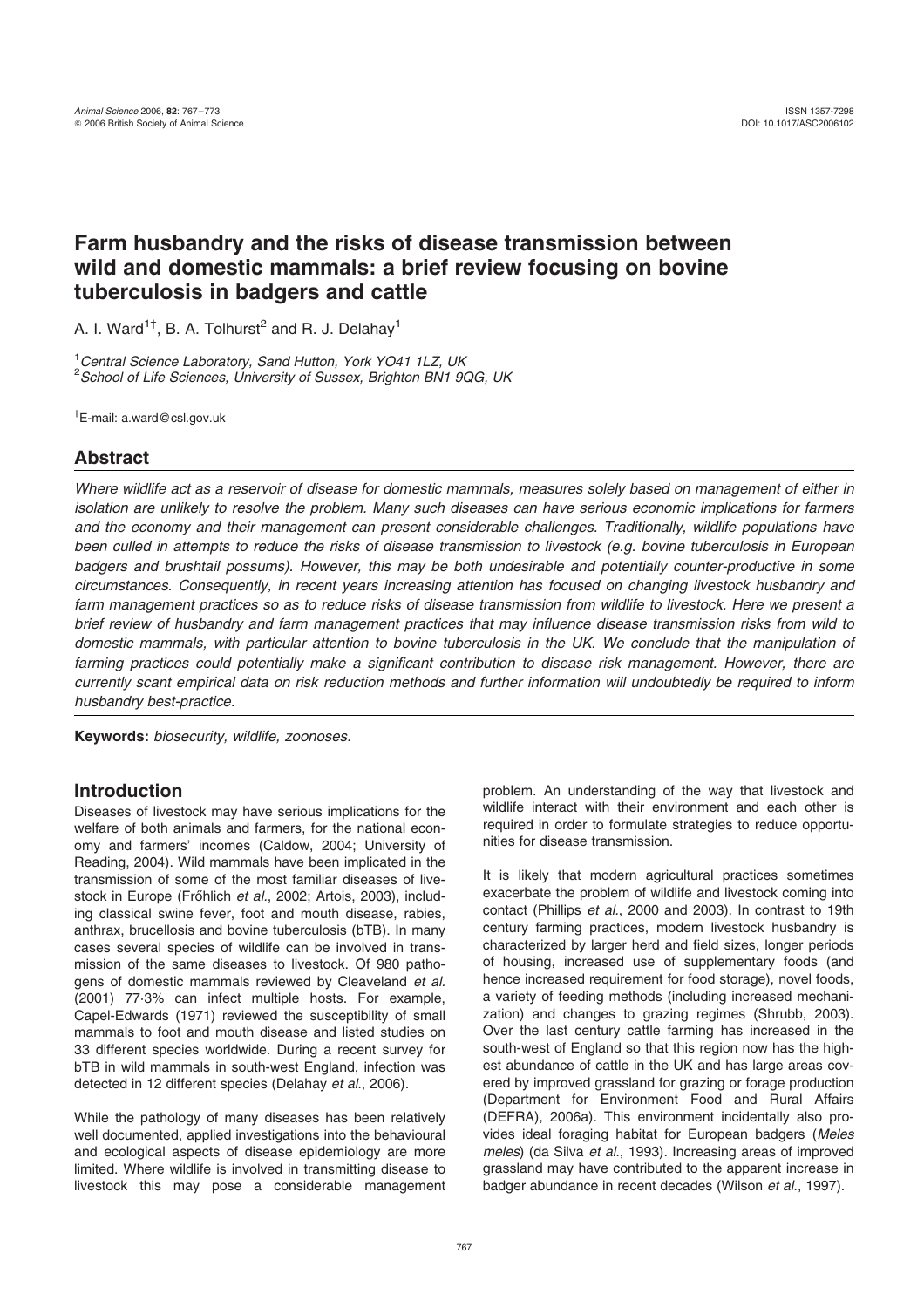This brief review aims to summarize current knowledge regarding the effects of farming practices on disease transmission risks from wild to domestic mammals (while acknowledging that transmission may occur in both directions). It focuses on bTB in cattle since most work has been undertaken in this area.

# Disease transmission from wild to domestic mammals

Identification of the specific routes of transmission from wildlife to domestic animals, whether direct or indirect, can be extremely difficult to achieve. Direct contact constitutes physical contact or sufficiently close proximity between two animals for transmission of air-borne agents to occur. Direct contact is thought to be the primary route of transmission of Mycobacterium bovis (the causative agent of bTB) from brush-tail possums (Trichosurus vulpecula) to cattle in New Zealand (Paterson and Morris, 1995) and of Mannheimia haemolytica (formerly Pasteurella haemolytica; the causative agent of pasteurellosis) from domestic sheep to wild bighorn sheep (Ovis canadensis) in North America (Foyet, 1989). Indirect contact involves exposure to contaminated material from infected hosts in the environment. In the case of M. bovis infection in British cattle this might include contact with badger faeces, urine, sputum or wound exudates (Delahay et al., 2005) on grazing land (Hutchings and Harris, 1999), or within farmyards and buildings (Garnett et al., 2002; Roper et al., 2003).

Most studies on the transmission of M. bovis from badgers to cattle have focused on contamination of grazing land (Benham, 1985; Benham and Broom, 1989; Hutchings and Harris, 1997 and 1999; Phillips et al., 2000 and 2003). However, there is an increasing body of evidence to suggest that wildlife visits to farmyards and buildings may pose a comparable disease transmission risk (Garnett et al., 2002; Daniels et al., 2003; Roper et al., 2003; Central Science Laboratory (CSL), 2006). Badgers, red foxes (Vulpes vulpes), brown rats (Rattus norvegicus), mice (Mus spp.), rabbits (Oryctolagus cuniculus), polecat/ferrets (Mustela putorius) and hedgehogs (Erinaceus europeus) have all been observed in farmyards in south-west England (CSL, 2006), all of which are known to carry diseases transmissible to cattle (see Table 1).

Control of infections of wildlife and livestock may also be important from a public health perspective, as many such pathogens are zoonotic and some can cause serious disease in humans. Hinton (2000) reviewed 14 pathogens that

are known to contaminate cattle food and which present a health hazard to humans. Of these, 12 may be transmitted from wildlife. A survey of parasites of wild brown rats on 11 farms in England and Wales identified 10 non-zoonotic and 13 zoonotic parasitic species (Webster and Macdonald, 1995). Daniels et al. (2003) calculated that the volume of rodent faeces found in stored farm foods, the volume of contaminated food consumed by cattle and sheep and the prevalence of paratuberculosis, Salmonella and cryptosporidiosis in rodents, were sufficient to explain the prevalence of each disease in cattle and sheep throughout eastern Scotland. Clearly, where wild mammals can gain access and contaminate stored foods, this is likely to enhance risks of disease transmission to livestock and ultimately to humans.

# Risk factors

Independent studies on a range of diseases have consistently identified the importance of cattle-based factors, such as herd size and movements of cattle between farms, as of paramount importance in explaining risks of infection within cattle herds. Examples include foot and mouth disease in cattle (Paterson et al., 2003), para-tuberculosis in cattle (Collins et al., 1994), bTB in cattle from 1988–1996 (White and Benhin, 2004), bTB in cattle prior to 2001 (Johnston et al., 2005) and bTB in cattle from 2002 to 2003 (Gilbert et al., 2005). Cattle movement history was consistently more influential than environmental, topographic and other anthropogenic variables when attempting to explain the occurrence of new bTB herd breakdowns in Great Britain from 2002 to 2003 (Gilbert et al., 2005). Nevertheless, other studies have identified livestock husbandry and farm management practices as significant risk factors for bTB in cattle (Griffin et al., 1992, 1993 and 1996; Martin et al., 1997; Ó Máirtín et al., 1998; Denny and Wilesmith, 1999; Christiansen and Clifton-Hadley, 2000). Several of these risk factors are consistent with enhanced opportunities for contact with wildlife. For example, the identification of cattle access to woodland as a risk factor (Christiansen and Clifton-Hadley, 2000) could be related to the presence of badger setts.

It is important to note that disease transmission can also occur from domestic animals to wildlife and, for species of conservation value, this may present a significant management problem (Woodroffe, 1999). Alteration of livestock and farm management practices may present relatively simple options to manage such risks. For example, methods of sheep herd management such as guarding of sheep and housing in enclosures were negatively associated with exposure to sheep-born pasteurellosis and brucellosis by

Table 1 Examples of pathogens and diseases of domestic mammals identified in UK wild mammal carcasses submitted by the public to the State Veterinary Service (Veterinary Laboratories Agency, 1999, 2000, 2001, 2002, 2003 and 2004)

| Wild mammal species | Pathogen/disease                                                                                    |
|---------------------|-----------------------------------------------------------------------------------------------------|
| Brown rat           | Cowpox, Salmonella, paraTB, cryptosporidiosis                                                       |
| Red fox             | Mange, Leptospira, Toxocara, Streptococcus, paraTB                                                  |
| Badger              | Salmonella, Campylobacter, Staphylococcus, parvovirus, bTB                                          |
| Mouse               | Cowpox, Salmonella                                                                                  |
| Polecat             | <b>hTR</b>                                                                                          |
| Rabbit<br>Hedgehog  | Salmonella, E. coli, paraTB, cryptosporidiosis<br>Salmonella, lungworm, ringworm, cryptosporidiosis |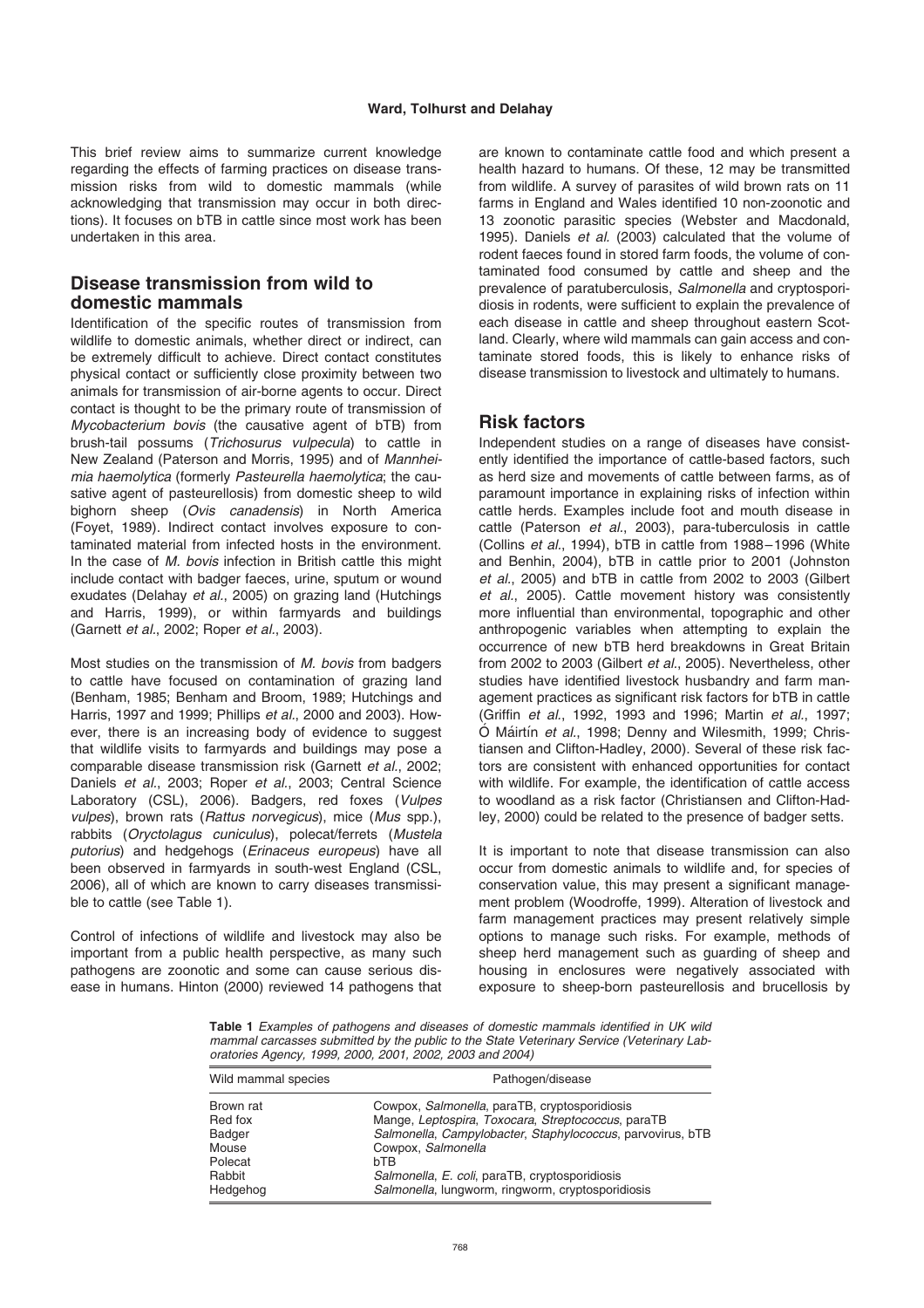chamois (Rupicapra rupicapra) and Alpine ibex (Capra ibex) in the French Alps, while provision of salt licks at pasture was positively associated (Richomme et al., 2006). Maintaining sheep within enclosures or guarding them and providing mineral licks only within enclosures may reduce disease transmission risks to these species.

### Disease management strategies

A traditional approach to managing disease transmission risks posed by wildlife has been to reduce their abundance by lethal control. In some cases, such as rabies in foxes in Europe (Aubert, 1995) and bTB in brushtail possums in New Zealand (Caley et al., 1999), culling of infected wildlife has met with some success. However, this may not always be the most desirable or effective strategy. For example, in northern USA, pasture contaminated by white tailed deer (Odocoileus virginianus) and Rocky mountain elk (Cervus elaphus nelsoni) appears to have been involved in epidemics of chronic wasting disease (a transmissible spongiform encephalopathy) amongst livestock (Miller et al., 1998). However, widespread culling of cervids was considered unlikely to reduce disease transmission risks owing to their social and migratory behaviour (Williams et al., 2005). Furthermore, selective culling of suspected cases in endemic areas of Colorado and Wyoming was unsuccessful in reducing disease prevalence in wild cervid populations (Williams et al., 2005). Instead, quarantine or culling of infected livestock herds, improvements to farm biosecurity and the banning of wild cervid translocations and artificial feeding in problem areas form the main strategies in the USA for combating this disease in both wild deer and livestock (Williams et al., 2005).

Even in cases where wildlife population reduction should reasonably be expected to be effective, the method of population reduction employed may have an impact upon its success. For example, Q fever is a zoonotic disease caused by infection with the bacterium *Coxiella burnetii*. It is transmitted to humans via aerosol from livestock, and brown rats are thought to be a significant wildlife reservoir (Webster et al., 1995). Rat control should theoretically reduce risks of transmission and domestic cats have traditionally been used to control rats. However, cats appear to play an important rôle in the epidemiology of Q fever, probably contracting infection whilst living in close proximity to rats and predating them (Webster et al., 1995). Hence, lethal control of rats using trapping or poisoning for example, or population reduction through habitat manipulation may be more effective at reducing the risks of Q fever transmission to livestock and humans.

Recent studies in southern England have provided evidence of the potentially counter-productive effects of some wildlife disease control measures. A large-scale, replicated field experiment showed that the incidence of bTB in cattle either remained similar or increased when badgers were culled locally in response to a herd bTB breakdown (Donnelly et al., 2003). Furthermore, when badger culling was proactive and extensive although the incidence of bTB in cattle decreased within the treatment areas, it increased at its edges (Donnelly et al., 2005). The precise mechanism

behind these results has yet to be determined but there is increasing evidence to suggest that culling-induced perturbation of the social structure of badger populations causes enhanced movement (Cheeseman et al., 1993; Roper and Lups, 1993; Tuyttens et al., 2000; Woodroffe et al., 2006) and increased transmission of infection.

An alternative approach to culling is the vaccination of either livestock (Aubert, 1995; Suazo et al., 2003) or wildlife (Brochier et al., 1991; Delahay et al., 2003). However, vaccination of livestock may confound interpretation of diagnostic tests designed to identify infection, and may not confer complete protection whilst remaining exposed to the potential source of infection in wildlife (O'Reilly and Daborn, 1995). Challenges to the successful vaccination of wildlife include development of an effective vaccine, and of a strategy that will deliver an adequate dose to a sufficient number of animals (Delahay et al., 2003). In the UK, whilst researchers continue to explore the potential for vaccination to play a rôle in the control of bTB in badgers and cattle (Independent Scientific Group on Bovine Tuberculosis, 2003), increasing attention has focused, in recent years, on identifying ways that farming practices may influence the risks of disease transmission (Griffin et al., 1992, 1993 and 1996; Martin et al., 1997; Ó Máirtín et al., 1998; Denny and Wilesmith, 1999; Christiansen and Clifton-Hadley, 2000; Phillips et al., 2000 and 2003). A national-scale study (TB99) is currently underway to identify practices that may be associated with increased risks of cattle herd bTB breakdowns. The hypothesis underpinning such studies is that identification of important risk factors will be essential to the formulation of preventive management strategies.

Phillips et al. (2000 and 2003) undertook an extensive review of the literature relating to cattle husbandry and its potential influence on bTB in cattle. The authors identified many practices that have the potential to influence the degree of contact between cattle and badgers, and hence transmission of bTB, and their review concentrated on direct and indirect contact at pasture. Badgers generally avoid cattle on pasture (Benham, 1985; Benham and Broom, 1989) but the common practice of set-stocking, where grazing herds have constant access to all the pasture, promotes dispersal among cattle and familiarity between them and badgers, hence reducing avoidance (Benham, 1985; Benham and Broom, 1989). On the other hand, rotational or strip-grazing promotes cattle herd cohesion presenting badgers with a greater opportunity to avoid cattle and therefore potentially reducing transmission risks (Hutchings and Harris, 1997; Phillips et al., 2000 and 2003; Gallagher et al., 2003). Owing to the inquisitive nature of cattle, they may also come into direct contact with dead or moribund badgers (Dolan, 1993; Flanagan, 1993). It has been suggested that to reduce the associated disease transmission risks, farmers should regularly walk their property in order to find and dispose of wildlife carcasses (Ministry of Agriculture, Fisheries and Food (MAFF), 1999). This may present an easy and effective solution to the risks posed to cattle by direct contact with badgers. However, since alteration of grazing regimes relies upon behavioural responses in both cattle and badgers, which are likely to be highly variable this method cannot be considered as a truly preventive measure (Figure 1).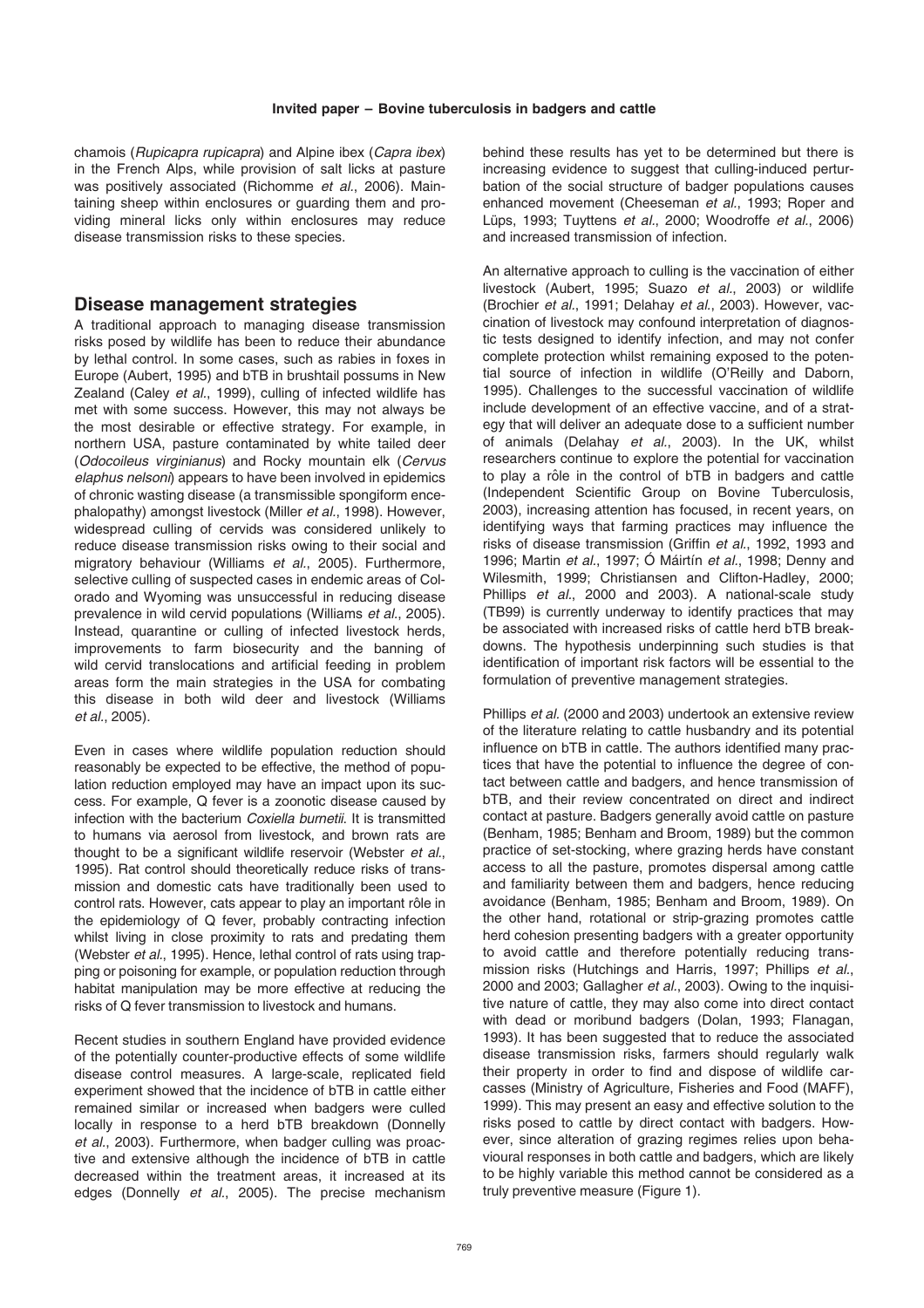#### Ward, Tolhurst and Delahay



Figure 1 Potential routes of bovine tuberculosis (bTB) transmission between badgers and cattle. Arrow thickness represents the likely increase in the amenability of these routes to management.  $IC =$  indirect contact,  $DC =$  direct contact,  $p =$  at pasture,  $b =$  in farm buildings. Arrows represent the direction of transmission.

At medium to high densities, if undisturbed, badgers tend to live in stable social groups with relatively discrete territories (Cheeseman and Mallinson, 1979). Territories are marked with urine and faeces in latrines, often along linear features and particularly where their paths cross linear landscape features, such as at gaps in hedges and walls (Kruuk, 1989). Since badger urine and faeces may potentially contain M. bovis (Clifton-Hadley et al., 1993) latrines on pasture may pose an infection risk to cattle (Muirhead et al., 1974). Although most cattle generally avoid grazing over badger latrines they are habitually selected by some individuals (Hutchings and Harris, 1997). Furthermore, under set-stocking high grazing pressure on the grass sward may encourage cattle to eat vegetation around badger latrines (Hutchings and Harris, 1997), which may be particularly lush due to nutrient leaching (Haynes and Williams, 1993). Cattle contact with badger latrines may be managed by reducing grazing pressure, by for example, switching from set-stocking to strip or paddock grazing (Phillips et al., 2000 and 2003). Alternatively, cattle can be excluded from badger latrines, using electric fencing for example (Phillips et al., 2000 and 2003). Cattle should also be prevented from gaining access to badger setts, where latrines, discarded bedding and contaminated soil may be potential sources of infection (Phillips et al., 2000 and 2003). Where changes to grazing regimes are not practical, reduction in stocking densities may provide similar benefits (Phillips et al., 2000 and 2003). High stocking densities promote rapid cattle dispersion across pasture (Phillips, 2002), increase grazing pressure and so raise the likelihood of contact with potentially infectious badger excretions (Hutchings and Harris, 1997; Phillips et al., 2000 and 2003; Gallagher et al., 2003).

Food and water provided for cattle at pasture, whether in troughs, on the ground or from natural water bodies may potentially be contaminated by infected badgers. Previous guidance to farmers has therefore included keeping food off the ground, raising troughs to over 80 cm and providing only mains water (MAFF, 1999). Although the latter remains sound advice, Garnett et al. (2003) demonstrated experimentally that badgers could climb into troughs over 80 cm tall and above heights at which cattle could comfortably eat from them (Phillips, 2002). Provision of supplementary food at pasture cannot therefore be recommended as a safe practice, since it may promote close direct and indirect contact between badgers and cattle (Garnett et al., 2003). The development of novel trough designs may be required to prevent badgers from gaining access to them. Again, methods to effectively exclude badgers from gaining access to vulnerable facilities are likely to present simple, effective solutions. However, since some cattle habitually graze over badger latrines (Hutchings and Harris, 1997) and the locations of badger urine and some latrines at pasture is unpredictable (Brown, 1993), management of these high-risk areas are likely to represent the least tractable options (Figure 1).

An area not dealt with in any great detail by Phillips et al. (2000 and 2003) was the potential disease transmission risk posed to cattle by badgers visiting farm buildings. Cheeseman and Mallinson (1981) suggested that badgers with bTB may behave differently to healthy badgers and may be more likely to visit farm buildings. Further work identified a high frequency of badger visits to farm buildings to forage (Garnett et al., 2002). Badger visits peaked during particularly dry periods, which may be related to a decrease in the availability of their preferred prey of earthworms (Garnett et al., 2002; Roper et al., 2003). Following adequate rainfall, earthworms are abundant at pasture but are largely absent from the soil surface during dry periods (Kruuk and Parish, 1985). Hence during periods of dry weather badgers may be forced to seek alternative food sources and consequently forage in farm buildings.

Tuberculous badgers have been observed to range more widely and forage further from their main setts than healthy animals (Cheeseman and Mallinson, 1981; Garnett et al., 2005). During their visits to farmyards badgers have been observed in all types of farm buildings and facilities, including cattle housing, troughs, food stores, silage clamps and slurry pits (Brown, 1993; Garnett et al., 2002). On several occasions Garnett et al. (2002) observed badger faeces and urine being deposited on stored food that was destined for consumption by cattle. In addition, badgers have been observed to regularly forage or gather bedding in cattle housing within 2 m of cattle (Garnett et al., 2002). Although the potential opportunities for M. bovis transmission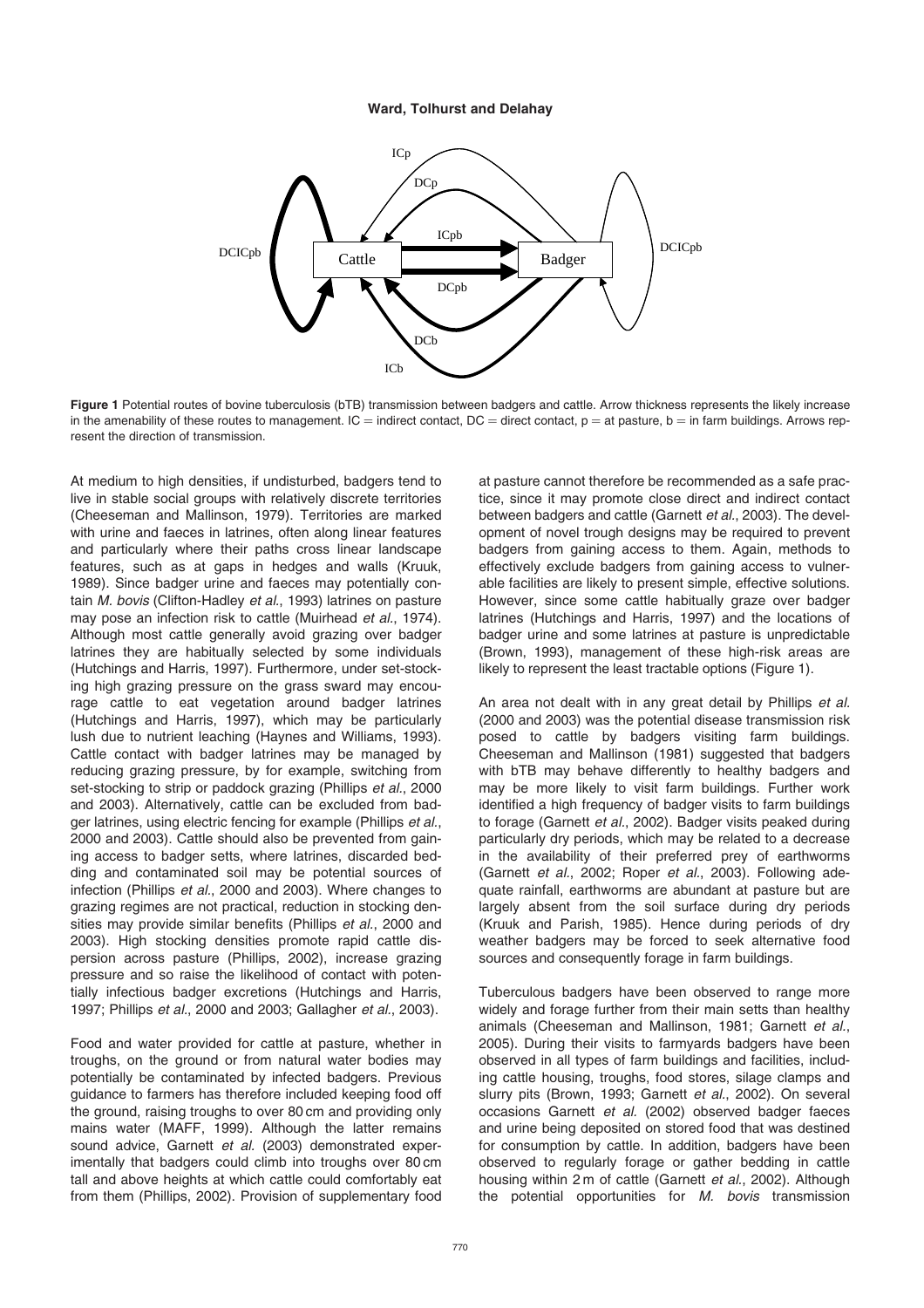between badgers and cattle in farm buildings are clear, the studies by Garnett et al. (2002 and 2005) were only conducted on two farms. However, a recent extensive survey provided evidence that badger visits to farm buildings might be a common and widespread phenomenon in bTB hotspots throughout south-west England (CSL, 2006). Extrapolation of the results suggested that the risk posed to cattle by badger visits to farm buildings may be of a similar magnitude as that from contact at pasture (as estimated by Hutchings and Harris (1999)). The study suggested that the generally low standards of biosecurity practised widely among the 36 farms surveyed allowed badgers freely to gain access to key resources such as animal food in storage and in cattle troughs (CSL, 2006). Certain foods, such as cattle cake (a pelleted mix of cereals, minerals, fats and molasses) seem particularly attractive to badgers and their storage on farms may encourage visits (CSL, 2006). However, changing the types of livestock foods stored on farms does not present a practical option for controlling badger visits but exclusion may be possible. An electric fence that had been designed to exclude badgers from fields of growing maize (Poole et al., 2002) could successfully exclude badgers from food stores, cattle houses and troughs (CSL, 2006). It is likely that other barrier methods, such as bottom-sheeting of gates and walls, may prove equally successful and could therefore contribute significantly to reducing the risks associated with badger visits to farms (Figure 1). However, estimates of the costs and practicalities of installing such features in working farmyards and the benefits that can accrue from their installation have yet to be determined. It is likely that prevention of direct contact within farmyard facilities would be easier than indirect contact due to fewer facilities requiring protection (cattle houses and troughs) (Figure 1), although both should be addressed to effectively manage risks within farmyards.

The degree to which any of the suggested methods might contribute to reducing the likelihood of a cattle herd bTB breakdown cannot yet be quantified since the relative contribution of badgers and other cattle remains unclear. However, it is likely that the continuation of the test and slaughter policy for cattle reacting to the diagnostic test and the introduction of pre-movement testing will reduce opportunities for onward transmission from cattle (DEFRA, 2006b) (Figure 1).

### Turning science into practice

In a survey of 151 British farmers who had recently experienced a cattle-herd bTB breakdown (Bennett and Cooke, 2005), 8% had fenced off badger latrines, 20% had fenced badger setts, 14% had attempted to exclude badgers from their buildings, 16% had badger-proofed their silage clamps and 34% had raised their troughs to over 80 cm. A further 23%, 28%, 39%, 31% and 30%, respectively stated that they would invest in such measures if grant-aid was made available to assist them. However, approximately 50% of farmers surveyed stated that they would never invest in such measures or that it was impractical to do so (Bennett and Cooke, 2005). The reasons for this reluctance to invest in preventive husbandry methods are not clear. One reason that many farmers may appear reluctant to implement recommended best-practice to exclude wildlife from gaining

access to vulnerable farm facilities may be because few perceive this to be a problem (CSL, 2006). In addition, inappropriate previous advice (such as the recommended height of troughs given by MAFF (1999)) may have reduced farmer confidence in such guidance. Provision of advice underpinned by robust evidence gathered from working farm environments may go some way towards increasing farmer confidence. Such evidence would need to include demonstration of the efficacy and cost-effectiveness of wildlife exclusion methods within farmyards.

### **Conclusion**

Wild mammals are known to carry a range of diseases that are transmissible to livestock via either direct or indirect contact. Such contacts are likely to be far more common in modern agricultural systems than is generally perceived. Modern grazing regimes, stocking densities, the storage and handling of foods that are palatable to wild mammals and poor biosecurity practices within the farmyard all promote contact between wildlife and livestock. Changes to farming practices and enhanced biosecurity measures within farmyards are required to manage the risks associated with such contacts. However, limited knowledge of the risks involved and lack of information on the balance of costs and benefits associated with adherence to best-practice mean that farmers are not currently sufficiently equipped to make rational decisions regarding investment of limited resources in farm husbandry and biosecurity improvements. However, current evidence suggests that significant associations exist between farm husbandry methods and disease risks, and that alterations to management practices could therefore contribute significantly to programmes of livestock disease control.

### Acknowledgements

We are grateful to The Mammal Society for inviting the presentation of this material at their autumn symposium 2005 and to the editor and referees for useful comments on an earlier draft of the manuscript.

#### **References**

Artois, M. 2003. Wildlife infectious disease control in Europe. Journal of Mountain Ecology 7: S89-S97.

Aubert, M. F. 1995. Costs and benefits of rabies control in wildlife in France. Journal of Wildlife Diseases 31: 247-250.

Benham, P. F. J. 1985. A study of cattle and badger behaviour and farm husbandry practices relevant to the transmission of bovine tuberculosis (Mycobacterium bovis). Report to MAFF Chief Scientists' Group (1982–1985), MAFF, London.

Benham, P. F. J. and Broom, D. M. 1989. Interactions between cattle and badgers at pasture with reference to bovine tuberculosis transmission. British Veterinary Journal 145: 226-241.

Bennett, R. and Cooke, R. 2005. Control of bovine TB: preferences of farmers who have suffered a TB breakdown. Veterinary Record 156: 143-145.

Brochier, B., Kieny, M. P., Costy, F., Coppens, P., Baudin, B., Lecocq, J. P., Languet, B., Chappuis, G., Desmettre, P., Afiademanyo, K., Libois, R. and Pastoret, P. P. 1991. Large scale eradication of rabies using recombinant vaccinia-rabies vaccine. Nature 354: 520-522.

Brown, J. A. 1993. Transmission of bovine tuberculosis (Mycobacterium bovis) from badgers (Meles meles) to cattle. Ph.D. thesis, University of Bristol.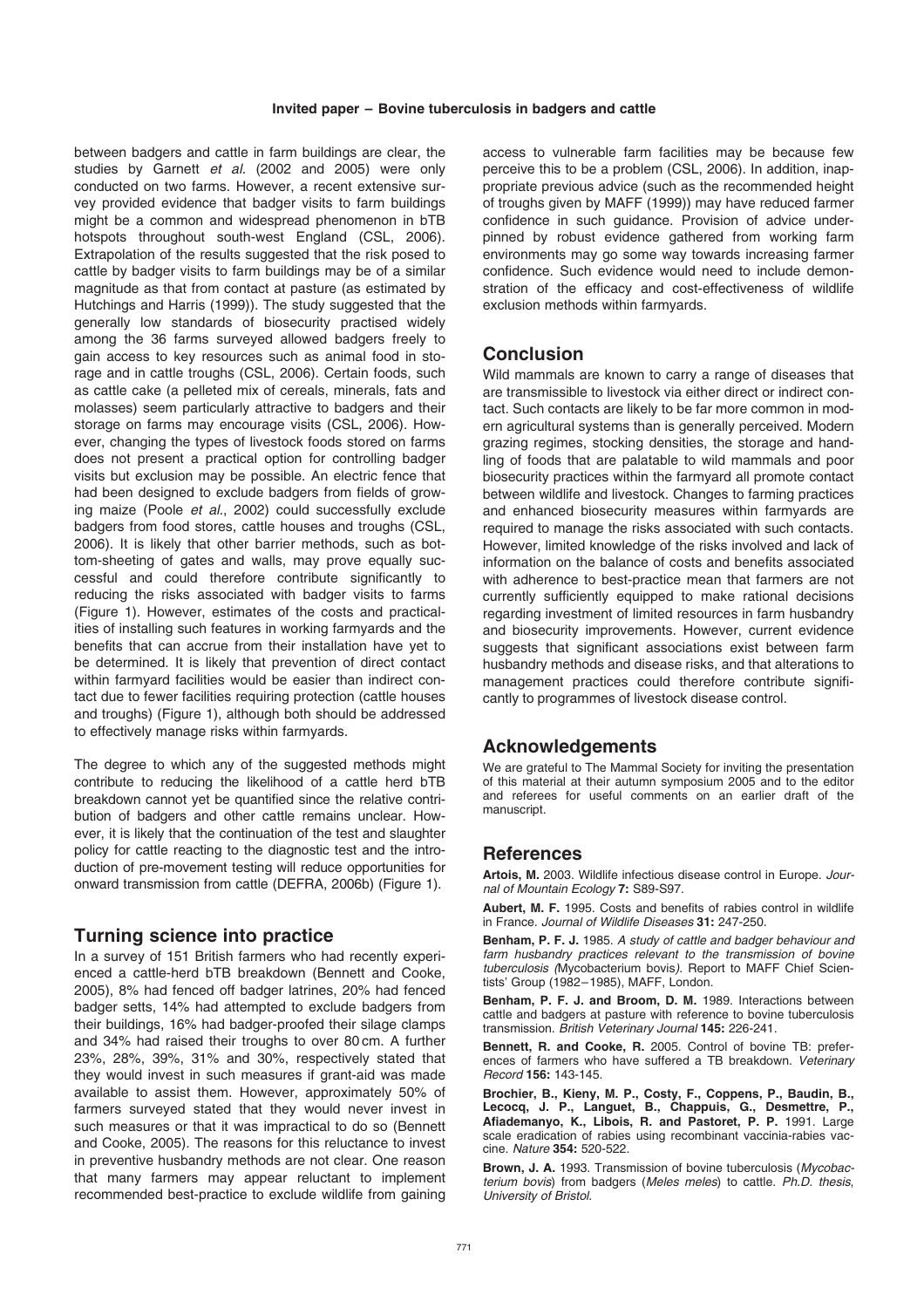Caldow, G. 2004. Biosecurity, does it have a place in the management of beef herds in the United Kingdom? Cattle Practice 12: 149-153.

Caley, P., Hickling, G. J., Cowan, P. E. and Pfeiffer, D. U. 1999. Effects of sustained control of brushtail possums on levels of Mycobacterium bovis infection in cattle and brushtail possum populations in Hohotaka, New Zealand. New Zealand Veterinary Journal 47: 133-142.

Capel-Edwards, M. 1971. The susceptibility of small mammals to foot and mouth disease. Veterinary Bulletin 41: 815-823.

Central Science Laboratory. 2006. An investigation of potential badger/cattle interactions including the extent of badger visitations to farm buildings and food stores, and how cattle husbandry methods may limit these. Report to Defra, Project SE3029. Defra, London.

Cheeseman, C. L. and Mallinson, P. J. 1979. Radio tracking in the study of bovine tuberculosis in badgers. In A handbook on biotelemetry and radio tracking (ed. C. J. Amlaner, Jr and D. Macdonald), pp. 649-656. Pergamon Press, Oxford.

Cheeseman, C. L. and Mallinson, P. J. 1981. Behaviour of badgers (Meles meles) infected with bovine tuberculosis. Journal of Zoology 194: 284-289.

Cheeseman, C. L., Mallinson, P. J., Ryan, J. and Wilesmith, J. W. 1993. Recolonisation by badgers in Gloucestershire. In The badger (ed. T. J. Hayden), pp. 78-93. Royal Irish Academy, Dublin.

Christiansen, K. and Clifton-Hadley, R. S. 2000. Farm management risk factors for bovine tuberculosis. Report to the Milk Development Council, Project 98/R1/16. Veterinary Laboratories Agency, Addlestone, Surrey.

Collins, M. T., Sockett, D. C., Goodger, W. J., Conrad, T. A., Thomas, C. B. and Carr, D. J. 1994. Herd prevalence and geographic distribution of, and risk factors for, bovine paratuberculosis in Wisconsin. Journal of the American Veterinary Medicine Association 204: 636-641.

Cleaveland, S., Laurenson, M. K. and Taylor, L. H. 2001. Disease of humans and their domestic mammals: pathogen characteristics, host range and the risk of emergence. Philosophical Transactions of the Royal Society 356B: 991-999.

Clifton-Hadley, R. S., Wilesmith, J. W. and Stuart, F. A. 1993. Mycobacterium bovis in the European badger (Meles meles): epidemiological findings in tuberculous badgers from a naturally infected population. Epidemiology and Infection 111: 9-19.

Daniels, M. J., Hutchings, M. R. and Greig, A. 2003. The risk of disease transmission to livestock posed by contamination of farm stored feed by wildlife excreta. Epidemiology and Infection 130: 561-568.

da Silva, J., Woodroffe, R. and Macdonald, D. W. 1993. Habitat, food availability and group territoriality in the European badger, Meles meles. Oecologia 95: 558-564.

Department for Environment, Food and Rural Affairs. 2006a. The June agricultural census. http://farmstats.defra.gov.uk/cs/ farmstats\_data/DATA/historical\_data/hist\_pub\_search.asp). Downloaded 9 June 2006.

Department for Environment, Food and Rural Affairs. 2006b. TB in cattle – reducing the risk. Pre- and post- movement testing in Great Britain. Defra Publications, London.

Delahay, R. J., Smith, G. C., Barlow, A. M., Walker, N., Harris, A., Clifton-Hadley, R. S. and Cheeseman, C. L. 2006. Bovine tuberculosis infection in wild mammals in South West England: a survey of prevalence and a semi-quantitative assessment of the relative risks to cattle. Veterinary Journal In press

Delahay, R. J., Smith, G. C., Ward, A. I. and Cheeseman, C. L. 2005. Options for the management of bovine tuberculosis transmission from badgers (Meles meles) to cattle: evidence from a long-term study. Mammal Study 30: S73-S81.

Delahay, R. J., Wilson, G. J., Smith, G. C. and Cheeseman, C. L. 2003. Vaccinating badgers (Meles meles) against Mycobacterium bovis: the ecological considerations. Veterinary Journal 166: 43-51.

Denny, G. O. and Wilesmith, J. W. 1999. Bovine tuberculosis in Northern Ireland: a case-control study of herd risk factors. Veterinary Record 144: 305-310.

Dolan, L. 1993. Badgers and bovine tuberculosis in Ireland: a review. In The badger (ed. T. J. Hayden), pp. 108-116. Royal Irish Academy, Dublin.

Donnelly, C. A., Woodroffe, R., Cox, D. R., Bourne, F. J., Cheeseman, C. L., Clifton-Hadley, R. S., Wei, G., Gettinby, G., Gilks, P., Jenkins, H., Johnston, W. T., Le Fevre, A. M., McInerney, J. P. and Morrison, W. I. 2005. Positive and negative effects of widespread badger culling on tuberculosis in cattle. Nature 439: 843-846.

Donnelly, C. A., Woodroffe, R., Cox, D. R., Bourne, J., Gettinby, G., Le Fevre, A. M., McInerney, J. P. and Morrison, W. I. 2003. Impact of localized badger culling on tuberculosis incidence in British cattle. Nature 426: 834-837.

Flanagan, P. 1993. Badgers and bovine tuberculosis: epidemiology and case studies. In The badger (ed. T. J. Hayden), pp. 131-138. Royal Irish Academy, Dublin.

Foyet, W. J. 1989. Fatal Pasterurella haemolytica pneumonia in bighorn sheep after direct contact with clinically normal domestic sheep. American Journal of Veterinary Research 50: 341-344.

Frőhlich, K., Thiede, S., Kozikowski, T. and Jakob, W. 2002. A review of mutual transmission of important infectious diseases between livestock and wildlife in Europe. Annals of the New York Academy of Sciences 969: 4-13.

Gallagher, E., Kelly, L., Pfeiffer, D. U. and Wooldridge, M. 2003. A quantitative risk assessment for badger to cattle transmission of Mycobacterium bovis. Proceedings of the Society for Veterinary Epidemiology and Preventive Medicine, 2003, pp. 33–44.

Garnett, B. T., Delahay, R. J. and Roper, T. J. 2005. Ranging behaviour of European badgers (Meles meles) in relation to bovine tuberculosis (Mycobacterium bovis) infection. Applied Animal Behaviour Science 94: 331-340.

Garnett, B. T., Delahay, R. J. and Roper, T. J. 2002. Use of cattle farm resources by badgers (Meles meles) and risk of bovine tuberculosis (Mycobacterium bovis) transmission to cattle. Proceedings of the Royal Society 269B: 1487-1491.

Garnett, B. T., Roper, T. J. and Delahay, R. J. 2003. Use of cattle troughs by badgers (Meles meles) a potential route for the transmission of bovine tuberculosis (Mycobacterium bovis) to cattle. Applied Animal Behaviour Science 80: 1-8.

Gilbert, M., Mitchell, A., Bourn, D., Mawdsley, J., Clifton-Hadley, R. and Wint, W. 2005. Cattle movements and bovine tuberculosis in Great Britain. Nature 435: 491-496.

Griffin, J. M., Hahesy, T. and Lynch, K. 1992. The role of farm management practices and environmental factors in chronic tuberculosis. Irish Veterinary Journal 45: 120-122.

Griffin, J. M., Hahesy, T., Lynch, K., Salman, M. D., McCarthy, J. and Hurley, T. 1993. The association of cattle husbandry practices, environmental factors and farmer characteristics with the occurrence of chronic bovine tuberculosis in dairy herds in the Republic of Ireland. Preventive Veterinary Medicine 17: 145-160.

Griffin, J. M., Martin, S. W., Thorburn, M. A., Eves, J. A. and Hammond, R. F. 1996. A case-control study on the association of selected risk factors with the occurrence of bovine tuberculosis in the Republic of Ireland. Preventive Veterinary Medicine 27: 75-87.

Haynes, R. J. and Williams, P. H. 1993. Nutrient cycling and soil fertility in the grazed pasture ecosystem. Advances in Agronomy 49: 119-199.

Hinton, M. H. 2000. Infections and intoxications associated with animal feed and forage which may present a hazard to human health. The Veterinary Journal 159: 124-138.

Hutchings, M. R. and Harris, S. 1997. Effects of farm management practices on cattle behaviour and the potential for transmission of bovine tuberculosis from badgers to cattle. The Veterinary Journal 153: 149-162.